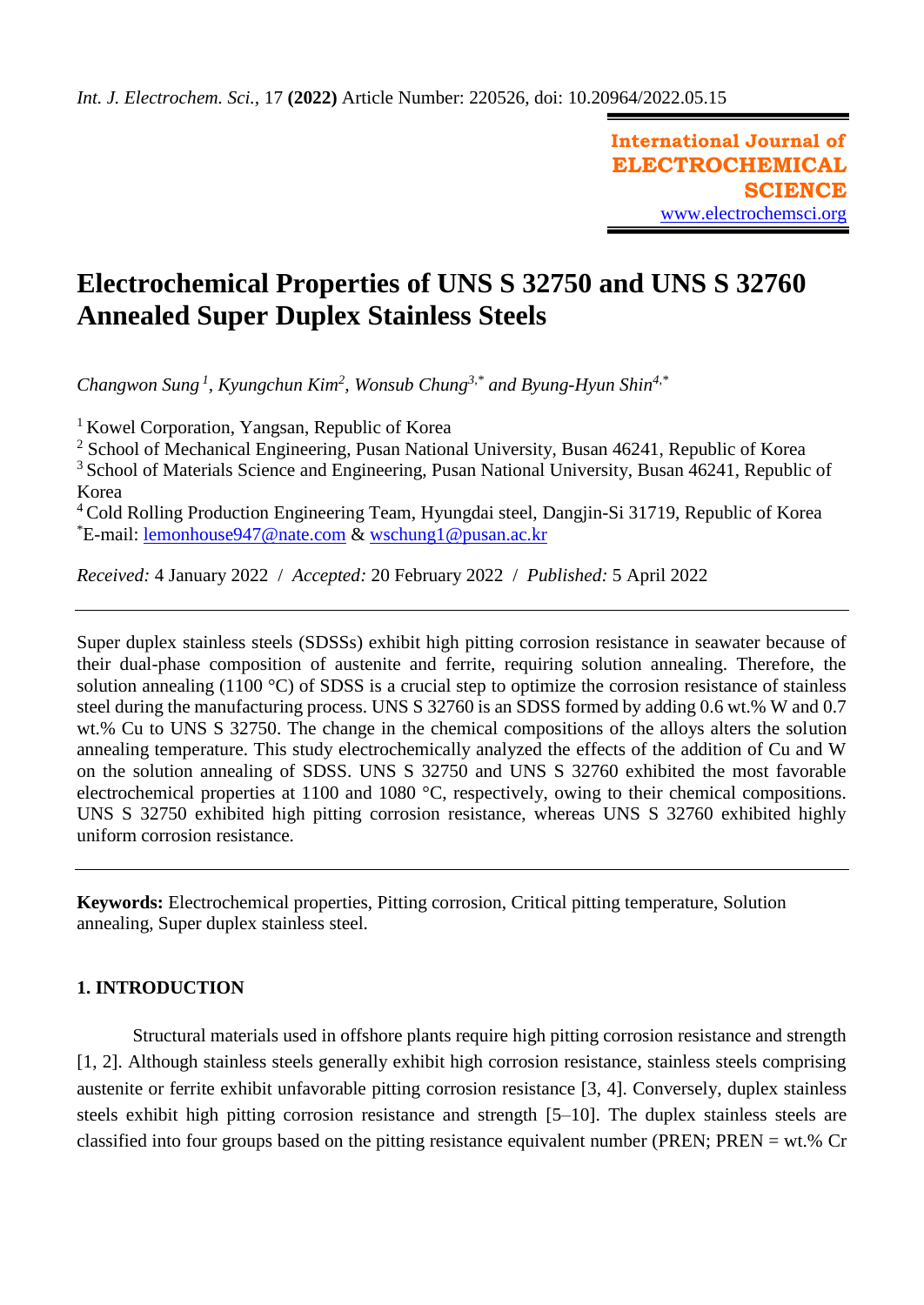$+ 3.3$  wt.% Mo  $+ 16$  wt.% N) [1-4]. For super duplex stainless steels (SDSSs), the PREN is in the range  $40 - 50$ .

SDSSs exhibit high uniform corrosion resistance, pitting corrosion resistance, and hydrogen embrittlement resistance [1, 2]. These electrochemical properties are affected by the heat-treatment conditions because of changes in the chemical composition due to changes in the volume fractions of austenite and ferrite [1-3]. Conventionally, SDSS UNS S 37250 is solution annealed at 1100 °C for the optimization of its electrochemical properties [11–19]. Because the chemical composition is affected by the solution annealing temperature, UNS S 32760 requires a specific solution annealing temperature.

Researchers have studied the effect of W on the mechanical properties of stainless steels [20– 23]. Park et al. studied the effect of W on secondary phase precipitation in ferrite stainless steel (29 wt. % Cr) at 850 °C [12]. Ahn and Kang examined the effect of W and Mo on secondary phase precipitation in lea duplex stainless steel after heat treatment at 750 and 800 °C, respectively (PREN: 20–30) [18]. However, thus far, no study has investigated the effects of W and Cu on the electrochemical properties and solution annealing temperature of SDSS.

The most commonly used SDSS is UNS S 32750; UNS S 32760 was developed from UNS S 32750 by the addition of Cu and W to enhance the corrosion resistance of the original materials [18]. W and Cu are the body-centered cubic (BCC; ferrite) and face-centered cubic (FCC; austenite) stabilizer elements, respectively [12]. W improves pitting corrosion resistance, whereas Cu improves uniform corrosion resistance. However, changes in the chemical composition require to be studied in terms of the electrochemical properties and annealing conditions.

In this study, we investigated the electrochemical properties and solution annealing conditions of SDSS UNS S 32750 and UNS S 32760. The phase transformation as a function of the solution annealing temperature was examined using optical microscopy (OM) and field-emission scanning electron microscopy (FE-SEM). The chemical composition was determined using energy-dispersive Xray spectroscopy (EDS). The electrochemical properties under different conditions were analyzed using potentiodynamic polarization curves, critical pitting temperature (CPT; potentiostatic test at  $700 \text{ mV}_{SCE}$ ), and electrochemical impedance spectroscopy (EIS) measurements.

#### **2. EXPERIMENTAL**

The duplex stainless steel grade was determined based on the PREN (wt.%  $Cr + 3.3$  wt.% Mo + 16 wt.% N). The SDSS (UNS S 32750 and UNS S 32760) used in this experiment had PREN in the range of 40–50 [3]. The materials were cast. Their chemical compositions are listed in Table 1.

**Table 1.** Chemical compositions of commercial SDSSs UNS S 32750 and UNS S 32760.

|                                                     |  |  |  | C N Mn Ni Cr Mo Cu W Fe |  |
|-----------------------------------------------------|--|--|--|-------------------------|--|
| UNS S 32750 0.01 0.27 0.8 6.8 25.0 3.8 0.2 0.02 Bal |  |  |  |                         |  |
| UNS S 32760 0.01 0.24 0.6 6.7 25.2 3.7 0.7 0.60 Bal |  |  |  |                         |  |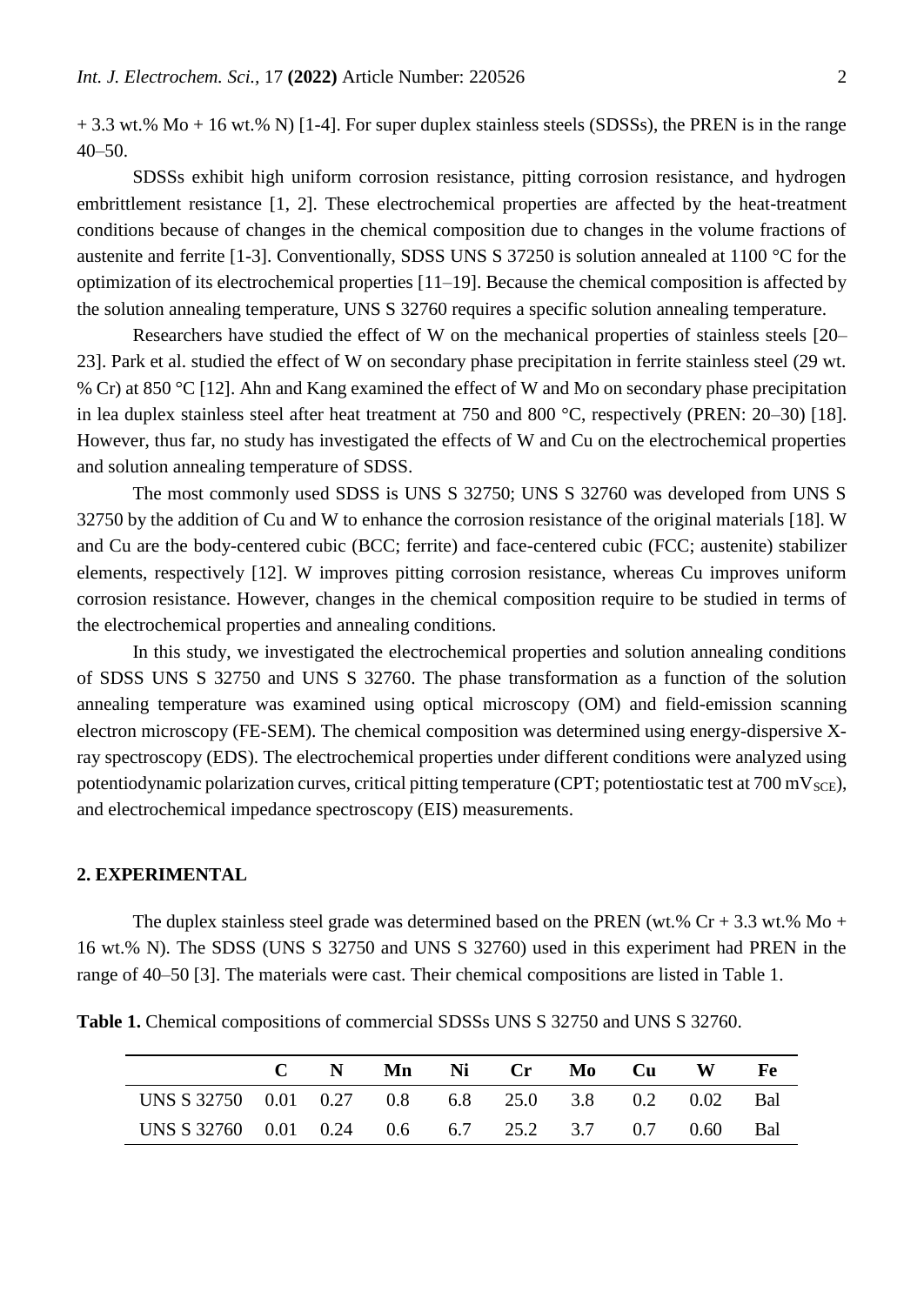The specimens were heat-treated from 950 °C (precipitation temperature of the secondary phase) to 1200 °C (ferritization temperature). A schematic is shown in Figure 1 [13].

This condition shows the effect of Cu and W as a function of the heat-treatment temperature. The effects of the heat treatment on the microstructure, volume fraction, and chemical composition were examined.



**Figure 1.** Schematic of heat-treatment (temperature 950–1200 °C; cooling method is quenching) of SDSSs UNS S 32750 and UNS S 32760.

The specimens subjected to microstructure and volume fraction analyses were etched at 5 V in a 20 wt.% NaOH solution after the surfaces were polished down to a diamond paste (particle diameter: 0.25 μm) [13]. The microstructures were analyzed by OM and FE-SEM. The volume fraction was calculated using an image analyzer, and the chemical composition was determined using EDS. However, the N composition calculated using EDS (interstitial elements) was inaccurate. Therefore, the N composition was calculated using the maximum solubility of ferrite with a volume fraction [1–5] according to the following formula:

 $N_r$  = chemical composition of N<sub>Total</sub> wt. % – Ferrite<sub>VF</sub> \* 0.05 wt. %,

where  $N_r$  is the chemical composition of N in austenite, and Ferrite<sub>VF</sub> indicates the volume fraction of ferrite.

The electrochemical properties of SDSS UNS S 32750 and UNS S 32760 were analyzed using potentiodynamic and potentiostatic tests. The potential vs. current density curve (potentiodynamic polarization test; analysis area: 1 cm2) expresses the change in the current density as a function of electrolyte (3.5 wt. % NaCl) potential from −0.5 V to 1.5 V; the scan rate was determined to be 0.167 mV. The reference and counter electrodes were a saturated calomel electrode (SCE) and a platinum mesh (dimensions:  $20 \times 20$  mm), respectively. CPT and EIS analyses were conducted as potentiostatic tests. The CPT was determined in a 5.85 wt. % NaCl electrolyte at 700 mV. The CPT was determined as the temperature above a current density of over 100  $\mu A/cm^2$  for 60 s at a scan rate of 1 °C/min. EIS was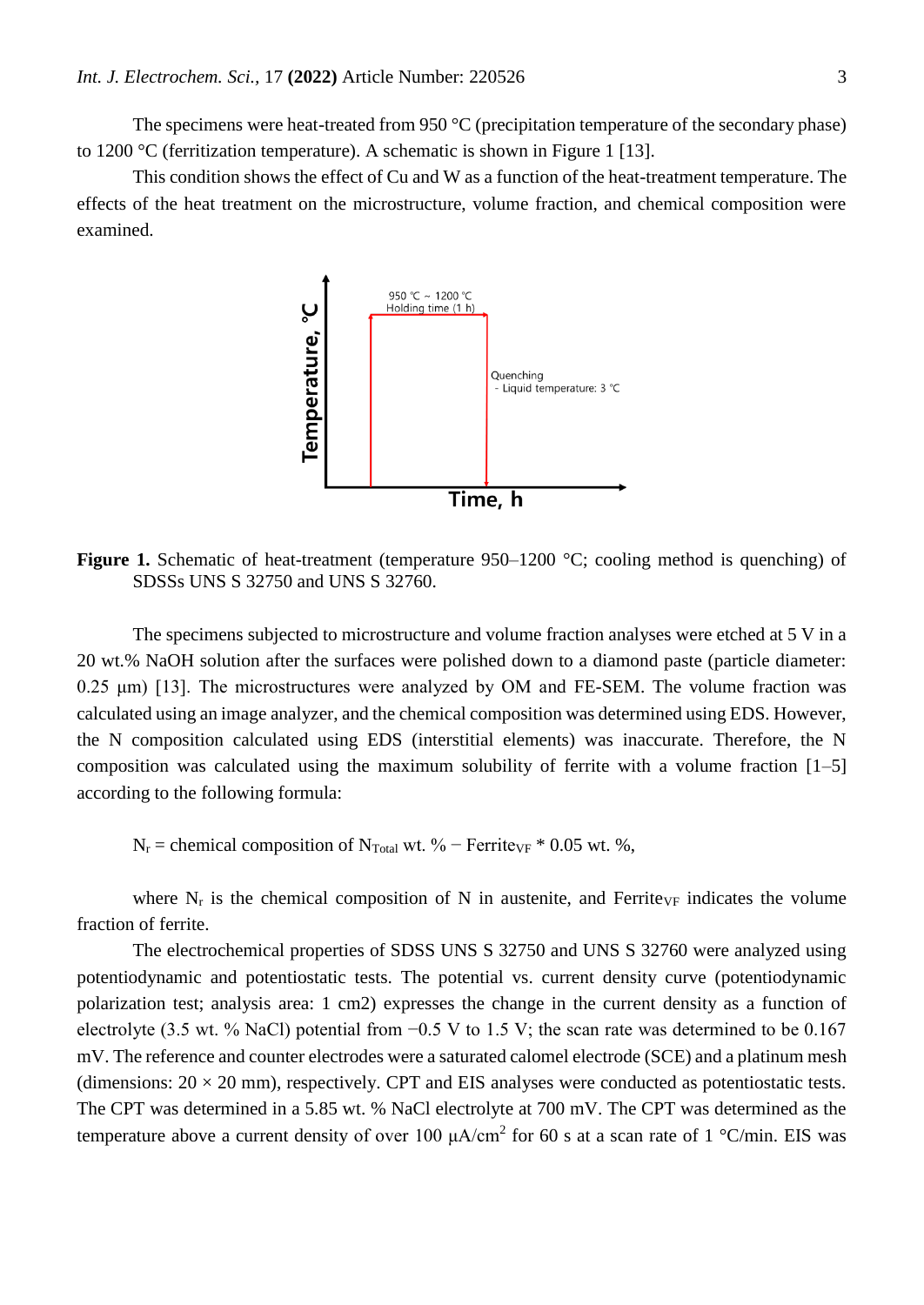conducted from  $10^{-1}$  Hz to  $10^{7}$  Hz in a 3.5 wt. % NaCl electrolyte (Potential: 230 mV, current density 300 μA/cm<sup>2</sup>).

# **3. RESULTS AND DISCUSSION**

# *3.1. Microstructure as a function of the solution annealing temperature*

The SDSS microstructure changes with the solution annealing condition [9-11]. Figures 2 and 3 show the UNS S 32750 and UNS S 32760 microstructures as functions of temperature ranging from 950 to 1150 °C.



**Figure 2.** SDSS UNS S 32750 microstructure after etching in 20 wt. % NaOH with heat treatment: (a) casting, (b) 950 °C, (c) 1000 °C, (d) 1050 °C, (e) 1100 °C, and (f) 1150 °C.



**Figure 3.** SDSS UNS S 32760 microstructure after etching in 20 wt. % NaOH with heat treatment: (a) casting, (b) 950 °C, (c) 1000 °C, (d) 1050 °C, (e) 1100 °C, and (f) 1150 °C.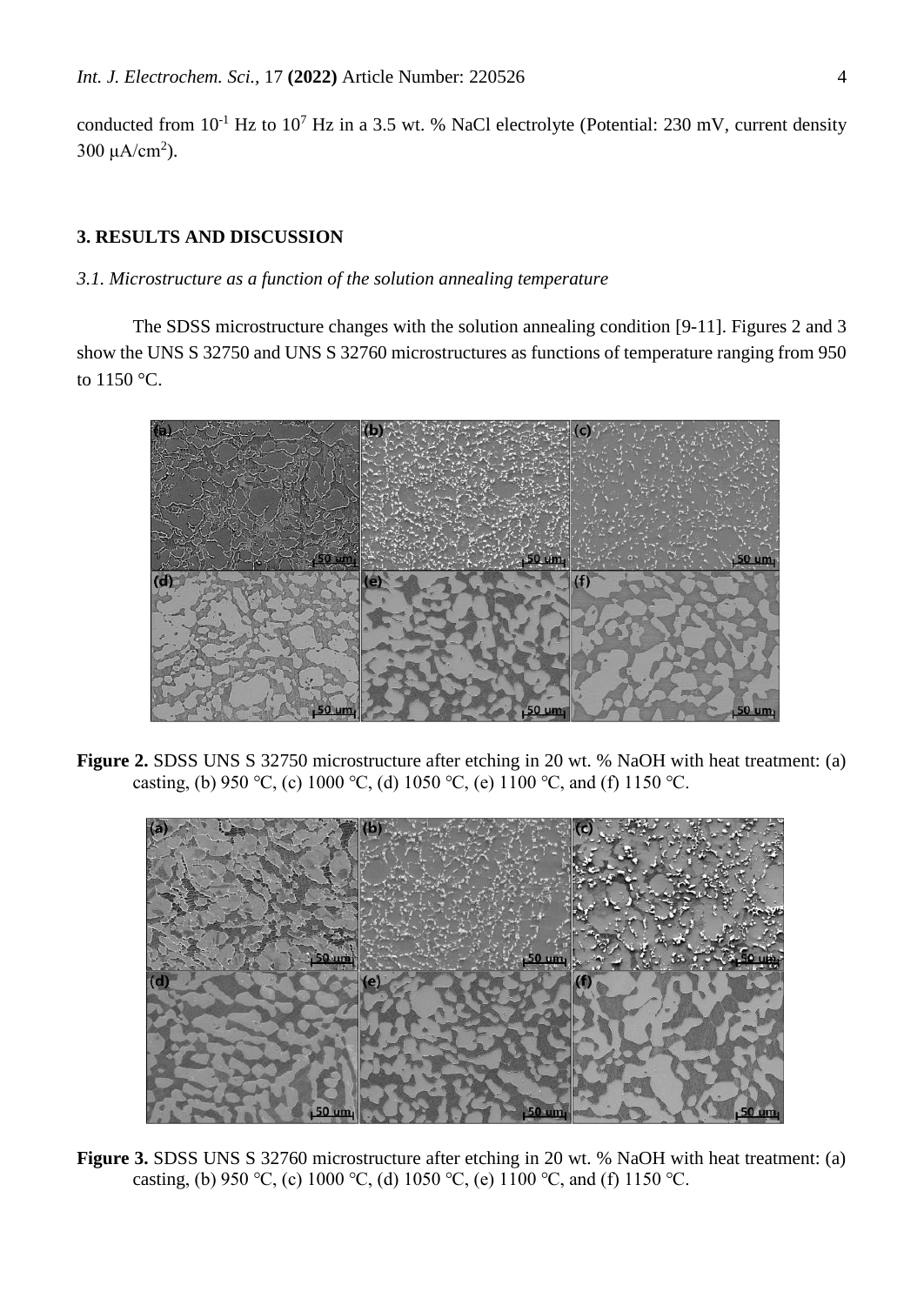The microstructure changes with heating temperature, and as shown in these figures, identical changes are observed at the same temperature for UNS S 32750 and UNS S 32760. Figure 4 shows the effects of Cu and W on the microstructure.

Figure 4 shows the microstructures of UNS S 32750 and UNS S 32760 after heat treatment at 1000 °C. The addition of Cu and W decreases the secondary phase precipitation. Figure 5 shows the effect on the volume fraction of the bare metal.



**Figure 4.** Microstructures of (a) UNS S 32750 and (b) UNS S 32760 with heat treatment at 1000 °C (precipitation temperature of secondary phase (Sigma & Chi)).



**Figure 5.** Volume fraction (austenite, ferrite, and secondary phase) of the cast UNS S 32750 and UNS S 32760.



**Figure 6.** Volume fractions of (a) UNS S 32750 and (b) UNS S 32760 as functions of heat-treatment temperature.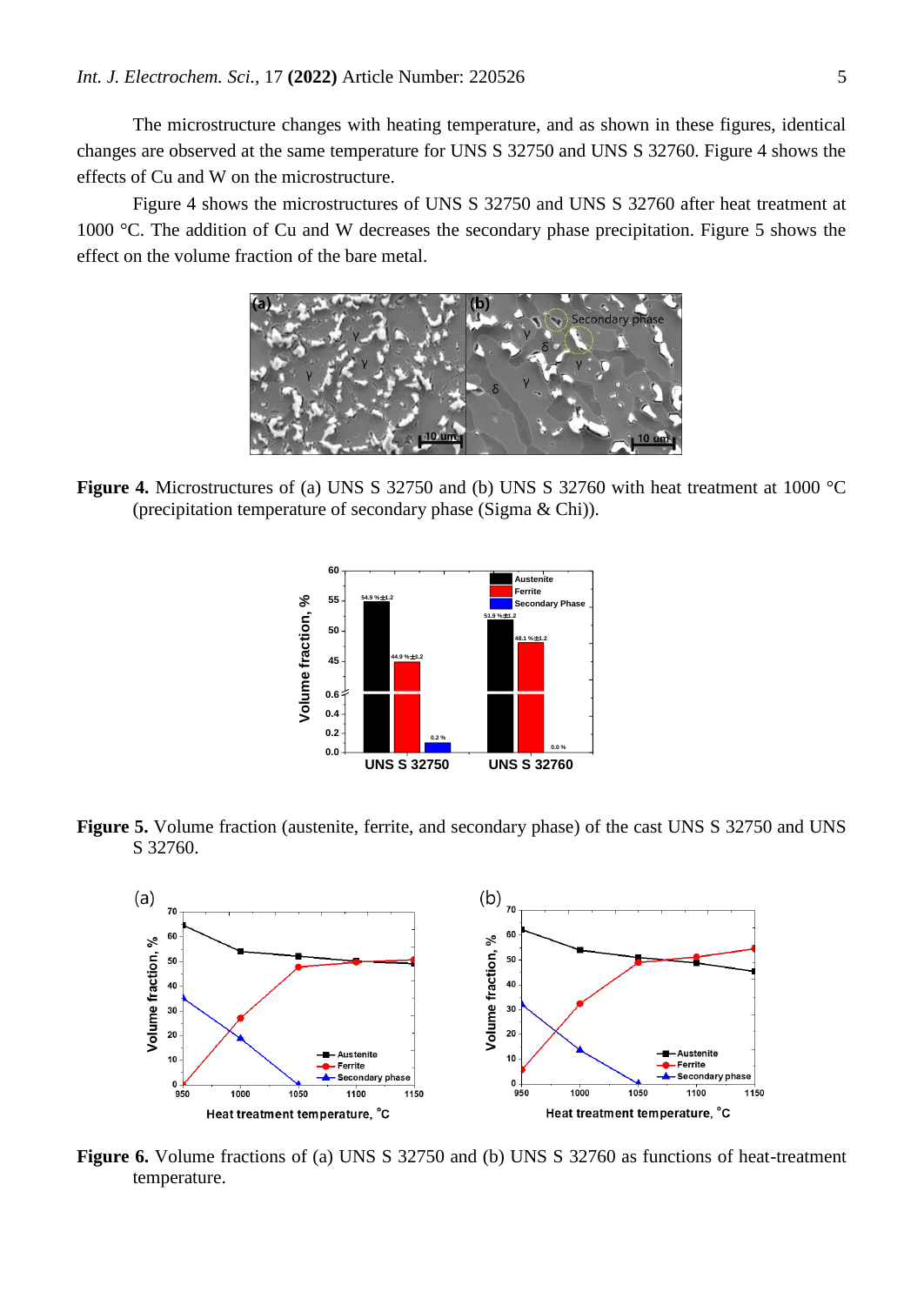The volume fraction of SDSS changes with the heat-treatment temperature [9, 10]. Figure 6 shows the volume fractions of UNS S 32750 and UNS S 32760 as functions of heat-treatment temperature. At the same temperature, UNS S 32760 exhibited a lower volume fraction of austenite than UNS S 32750.

Cu and W are the stabilization elements of austenite and ferrite, respectively. UNS S 32760 exhibited an increased volume fraction of ferrite at each temperature. The chemical compositions of UNS S 32750 and UNS S 32760 changed because of increases in the Cu and W compositions by 0.5 and 0.58 wt. %, respectively, consequently changing the volume fractions of UNS S 327560 and UNS S 32760. The volume fraction can be predicted using the Schaeffler diagram, and the Ni and Cr equivalents for calculating the coefficient are as follows [12]:

Ni equivalent: wt. % Ni + wt. % Co +30 wt. % C + 25 wt. % N + 0.5 wt. % Mn + 0.3 wt. % Cu. Cr equivalent: wt.% Cr + 2 wt. % Si + 1.5 wt. % Mo + 5 wt. % V + 5.5 wt. % Al + 1.75 wt. %  $Nb + 1.5$  wt. % Ti + 0.75 wt. % W.

We observed an increase in the volume fraction of ferrite greater than that of Cu by a factor of two at the same temperature. According to this equation, UNS S 32750 has a higher volume fraction of austenite than UNS S 32760 at the same temperature.

# *3.2. Chemical composition as a function of heat-treatment temperature*

The change in the volume fraction of duplex stainless steel due to heat treatment affects its corrosion resistance because of the change in its chemical composition [23]. SDSS requires an equal PREN of austenite and ferrite to achieve the highest pitting corrosion resistance, because the low PREN phases of austenite and ferrite work at the pitting site [9]. Table 2 lists the chemical compositions as functions of heat-treatment temperature. Cr, Ni, Mo, Cu, and W were determined using EDS, whereas N was obtained from a previous study [5].

| $\ddotsc$<br><b>Temperature</b><br>$\rm ^{\circ} C)$ | <b>Phase</b> | $\mathbf{C}$ r | Ni            | Mo            | Cu             | W              | N    |
|------------------------------------------------------|--------------|----------------|---------------|---------------|----------------|----------------|------|
| 1030                                                 | Ferrite      | $27.4 \pm 0.8$ | $5.0 \pm 0.5$ | $5.3 \pm 0.5$ | $0.12 \pm 0.0$ | $0.03 \pm 0.0$ | 0.05 |
|                                                      | Austenite    | $23.1 \pm 0.9$ | $8.1 \pm 0.6$ | $2.6 \pm 0.3$ | $0.23 \pm 0.0$ | $0.01 \pm 0.0$ | 0.44 |
| 1050                                                 | Ferrite      | $27.1 \pm 0.8$ | $5.2 \pm 0.5$ | $5.0 \pm 0.5$ | $0.12 \pm 0.0$ | $0.03 \pm 0.0$ | 0.05 |
|                                                      | Austenite    | $23.1 \pm 0.9$ | $8.0 \pm 0.6$ | $2.7 \pm 0.3$ | $0.23 \pm 0.0$ | $0.01 \pm 0.0$ | 0.47 |
| 1080                                                 | Ferrite      | $26.8 \pm 0.8$ | $5.4 \pm 0.5$ | $4.6 \pm 0.4$ | $0.12 \pm 0.0$ | $0.03 \pm 0.0$ | 0.05 |
|                                                      | Austenite    | $23.2 \pm 0.8$ | $7.9 \pm 0.6$ | $3.0 \pm 0.3$ | $0.23 \pm 0.0$ | $0.01 \pm 0.0$ | 0.49 |
| 1100                                                 | Ferrite      | $26.6 \pm 0.8$ | $5.5 \pm 0.5$ | $4.4 \pm 0.4$ | $0.20 \pm 0.0$ | $0.03 \pm 0.0$ | 0.05 |
|                                                      | Austenite    | $23.3 \pm 0.8$ | $7.9 \pm 0.6$ | $3.2 \pm 0.3$ | $0.16 \pm 0.0$ | $0.01 \pm 0.0$ | 0.51 |
| 1150                                                 | Ferrite      | $26.5 \pm 0.7$ | $5.7 \pm 0.6$ | $4.4 \pm 0.4$ | $0.12 \pm 0.0$ | $0.03 \pm 0.0$ | 0.05 |

**Table 2.** Chemical compositions of (a) UNS S 32750 and (b) UNS S 32760 as a function of heattreatment temperature.  $(a)$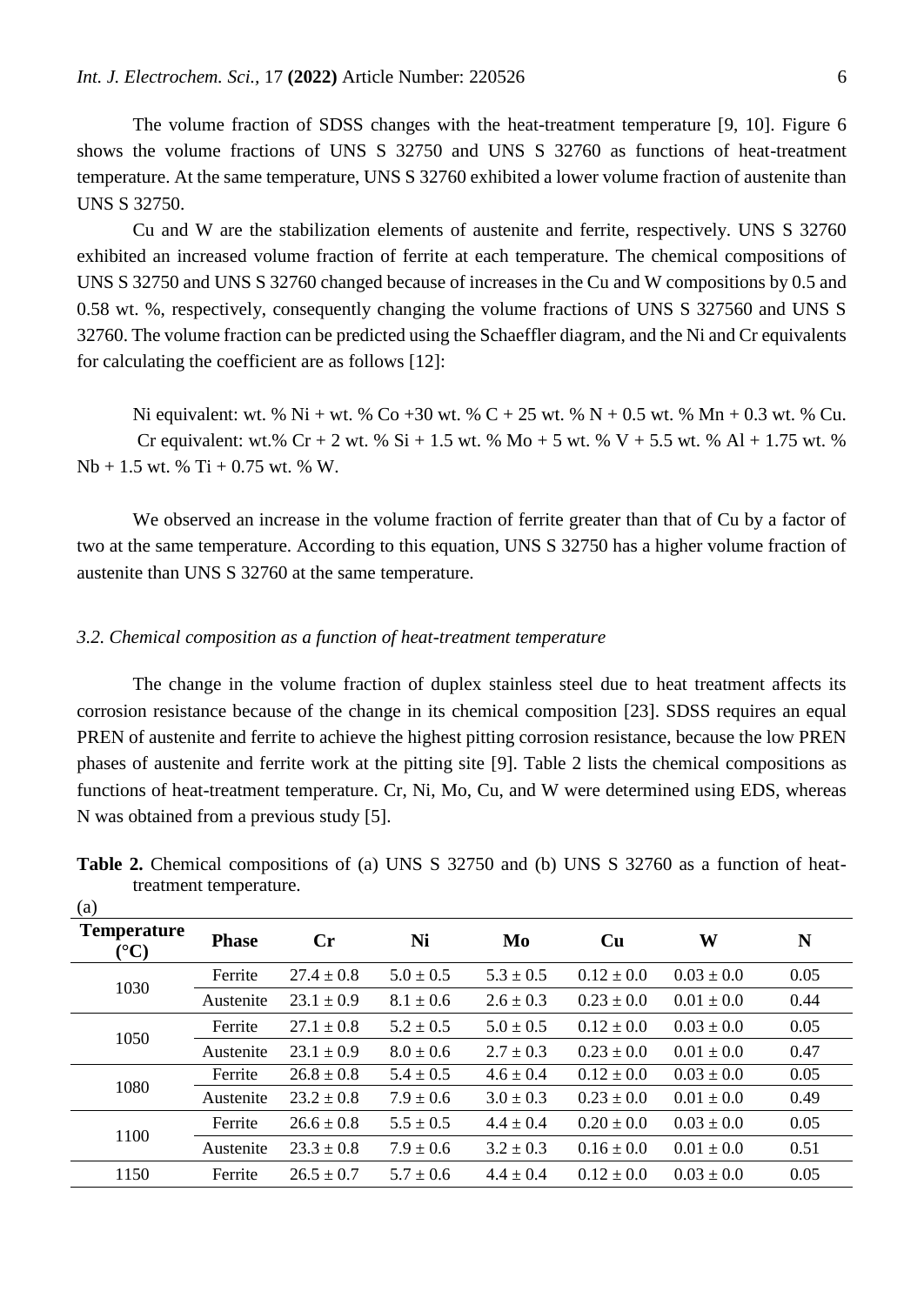|                                       | Austenite    | $23.2 \pm 0.9$ | $7.7 \pm 0.6$  | $3.2 \pm 0.3$  | $0.24 \pm 0.0$ | $0.01 \pm 0.0$ | 0.54        |
|---------------------------------------|--------------|----------------|----------------|----------------|----------------|----------------|-------------|
| 1180                                  | Ferrite      | $26.3 \pm 0.9$ | $6.0 \pm 0.6$  | $4.3 \pm 0.4$  | $0.12 \pm 0.0$ | $0.03 \pm 0.0$ | 0.05        |
|                                       | Austenite    | $23.3 \pm 0.9$ | $7.6 \pm 0.6$  | $3.2 \pm 0.3$  | $0.25 \pm 0.0$ | $0.01 \pm 0.0$ | 0.56        |
|                                       | Ferrite      | $26.1 \pm 0.8$ | $6.2 \pm 0.6$  | $4.3 \pm 0.4$  | $0.12 \pm 0.0$ | $0.03 \pm 0.0$ | 0.05        |
| 1200                                  | Austenite    | $23.3 \pm 0.9$ | $7.5 \pm 0.6$  | $3.0 \pm 0.3$  | $0.28 \pm 0.0$ | $0.01 \pm 0.0$ | 0.62        |
| (b)                                   |              |                |                |                |                |                |             |
| <b>Temperature</b><br>$({}^{\circ}C)$ | <b>Phase</b> | Cr             | Ni             | Mo             | Cu             | W              | $\mathbf N$ |
| 1030                                  | Ferrite      | $27.7 \pm 1.3$ | $4.61 \pm 0.5$ | $5.19 \pm 0.5$ | $0.48 \pm 0.0$ | $0.79 \pm 0.1$ | 0.05        |
|                                       | Austenite    | $23.3 \pm 1.2$ | $8.34 \pm 0.7$ | $2.55 \pm 0.3$ | $0.89 \pm 0.1$ | $0.45 \pm 0.0$ | 0.44        |
|                                       | Ferrite      | $27.2 \pm 0.8$ | $4.86 \pm 0.5$ | $4.81 \pm 0.5$ | $0.50 \pm 0.1$ | $0.74 \pm 0.1$ | 0.05        |
| 1050                                  | Austenite    | $23.5 \pm 0.7$ | $8.27 \pm 0.7$ | $2.77 \pm 0.3$ | $0.89 \pm 0.1$ | $0.48 \pm 0.0$ | 0.46        |
|                                       | Ferrite      | $26.6 \pm 0.9$ | $5.21 \pm 0.5$ | $4.39 \pm 0.4$ | $0.51 \pm 0.1$ | $0.74 \pm 0.1$ | 0.05        |
| 1080                                  | Austenite    | $23.8 \pm 0.9$ | $8.16 \pm 0.7$ | $3.02 \pm 0.3$ | $0.91 \pm 0.1$ | $0.46 \pm 0.0$ | 0.49        |
| 1100                                  | Ferrite      | $26.5 \pm 0.6$ | $5.4 \pm 0.5$  | $4.31 \pm 0.4$ | $0.51 \pm 0.1$ | $0.73 \pm 0.1$ | 0.05        |
|                                       | Austenite    | $23.9 \pm 0.5$ | $8.1 \pm 0.7$  | $3.07 \pm 0.3$ | $0.92 \pm 0.1$ | $0.46 \pm 0.0$ | 0.50        |
| 1150                                  | Ferrite      | $26.2 \pm 0.5$ | $6.0 \pm 0.5$  | $4.21 \pm 0.3$ | $0.52 \pm 0.1$ | $0.72 \pm 0.1$ | 0.05        |
|                                       | Austenite    | $24.0 \pm 0.5$ | $7.6 \pm 0.7$  | $3.08 \pm 0.3$ | $0.94 \pm 0.1$ | $0.46 \pm 0.0$ | 0.53        |
| 1180                                  | Ferrite      | $26.0 \pm 0.7$ | $6.1 \pm 0.7$  | $4.12 \pm 0.3$ | $0.52 \pm 0.1$ | $0.71 \pm 0.1$ | 0.05        |
|                                       | Austenite    | $24.2 \pm 0.8$ | $7.5 \pm 0.7$  | $3.16 \pm 0.3$ | $0.95 \pm 0.1$ | $0.46 \pm 0.0$ | 0.55        |
| 1200                                  | Ferrite      | $25.9 \pm 0.9$ | $6.3 \pm 0.7$  | $4.01 \pm 0.4$ | $0.52 \pm 0.1$ | $0.71 \pm 0.1$ | 0.05        |
|                                       | Austenite    | $24.3 \pm 1.0$ | $7.4 \pm 0.7$  | $3.25 \pm 0.3$ | $0.99 \pm 0.1$ | $0.44 \pm 0.0$ | 0.59        |

*Int. J. Electrochem. Sci.,* 17 **(2022)** Article Number: 220526 7

The heat treatment affected the chemical composition, consequently changing the PREN, as shown in Figure 7.



**Figure 7.** Figure 7. Pitting resistance equivalent number (PREN = wt. %  $Cr + 3.3$  wt. %  $Mo + 16$  wt. % N) of austenite and ferrite in (a) UNS S 32750 and (b) UNS S 32760, as functions of the heattreatment temperature.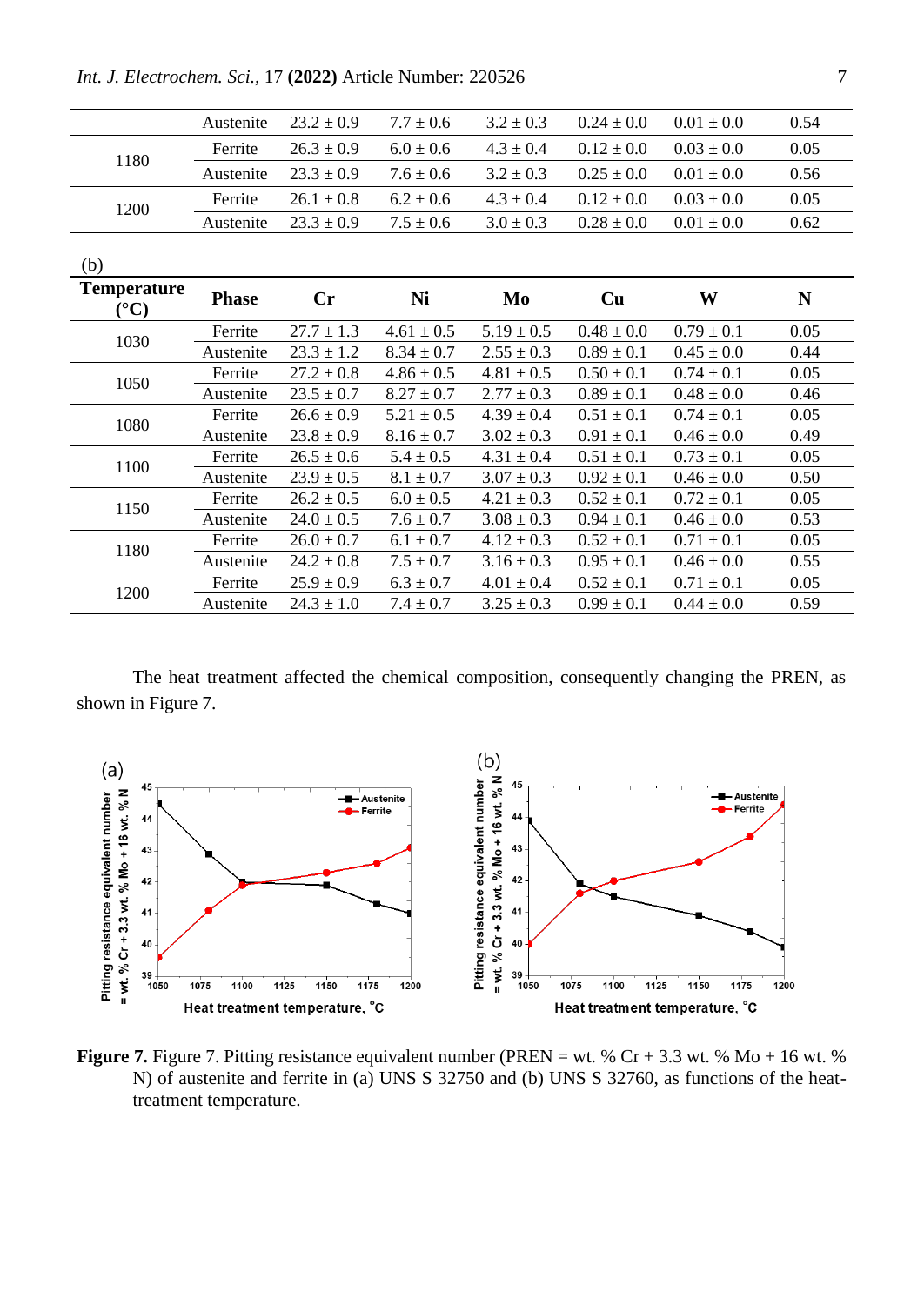

**Figure 8.** PREN of austenite in the SDSS as a function of heat-treatment temperature.

The change in PREN makes the cross point. The optimal heat-treatment temperatures for UNS S 32750 and UNS S 32760 are 1100 and 1080 °C, respectively. The volume fraction exhibits the same trend. As shown in Figure 8, UNS S 32760 consistently exhibits a lower PREN than UNS S 32750. This is attributable to W owing to the decrease in the volume fraction of ferrite.

#### *3.3. Electrochemical properties as a function of heat-treatment temperature*

The electrochemical properties of UNS S 32750 and UNS S 32760 were examined using the CPT, potentiodynamic polarization curves, and EIS analyses after solution annealing at 1100 °C.

As shown in Figure 9, the PREN affects the CPT. The highest CPT values for UNS S 32750 and UNS S 32760 were 1100 and 1080 °C, respectively. These results are similar to those of the volume fractions and PREN tendencies.



**Figure 9.** Critical pitting temperature as a function of heat-treatment temperature of SDSS at 700 mV in 5.85 wt. % NaCl.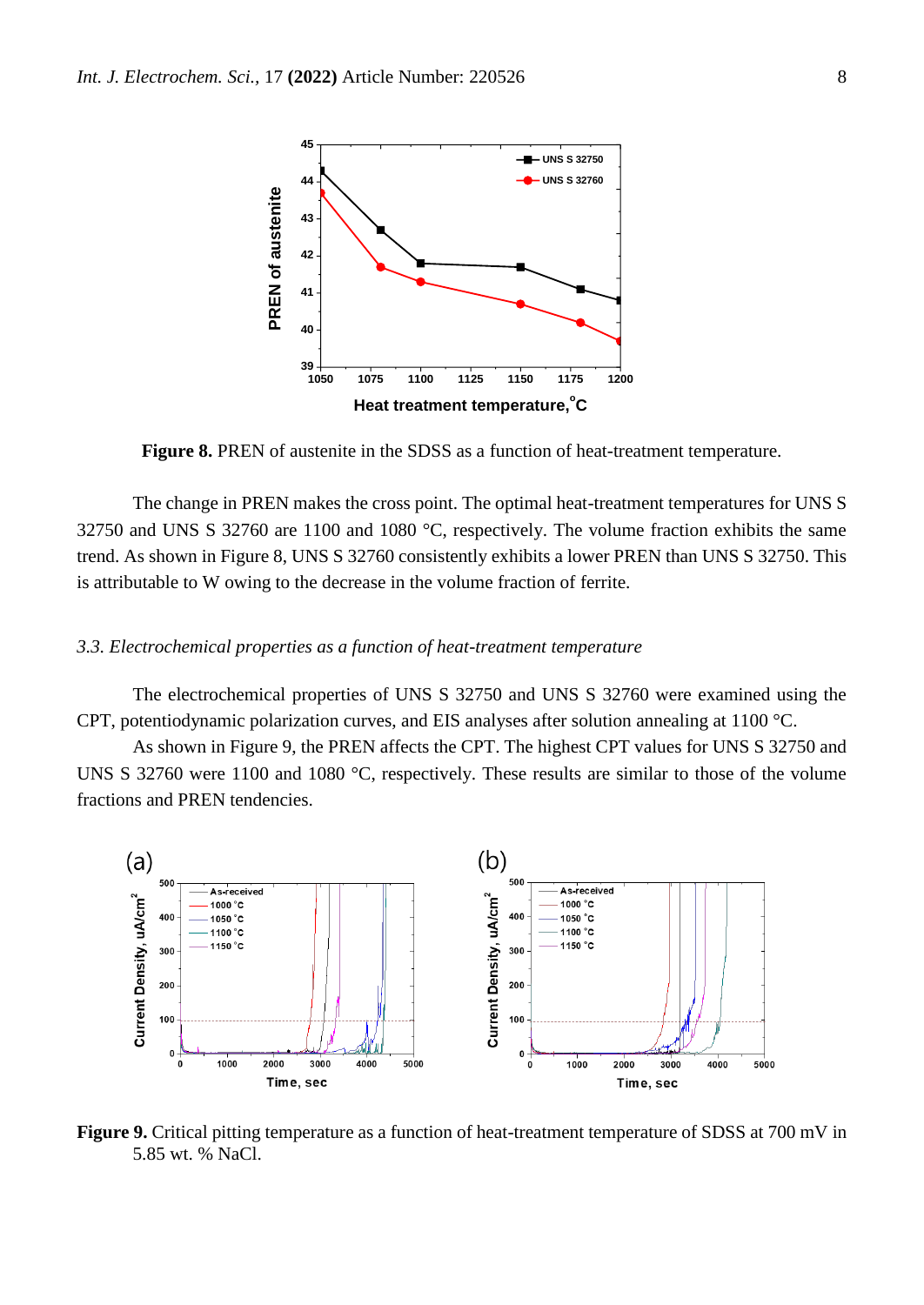

**Figure 10.** Potentiodynamic polarization curves of UNS S 32750 and UNS S 32760 after solution annealing at 1100 °C, from  $-0.3$  V to 1.5 V in 3.5 wt. % NaCl.

The corrosion behavior after solution annealing at  $1100\text{ °C}$  is shown in Figure 10. The corrosion behavior of SDSS is classified as active polarization, passivation, and pitting potential [9-11, 23]. Table 3 lists the major values for each polarization. UNS S 32750 exhibits a higher  $E_{\text{corr}}$  but lower  $I_{\text{corr}}$  than UNS S 32760. Furthermore, UNS S 32750 exhibits a higher pitting potential than UNS S 32760. This is owing to the changes in chemical composition caused by Cu and W.

**Table 3.** Values of the major points on the potentiodynamic polarization curves of UNS S32750 and UNS S 32760 at 1100 ℃.

| <b>Condition</b> | Leorr      | Lcorr                                | <b>Passivation range</b>  | ${\bf E_{\text{pit}}}$ |
|------------------|------------|--------------------------------------|---------------------------|------------------------|
| UNS S 32750      | $-0.097$ V | $7 \times 10^{-8}$ A/cm <sup>2</sup> | $-0.016$ V ~ 1.131 V      | 141V                   |
| UNS S 32760      | $-0.042$ V | $2 \times 10^{-8}$ A/cm <sup>2</sup> | $-0.029$ V $\sim 1.019$ V | L023 V                 |

**Table 4.** Values of resistance and CPE obtained for UNS S32750 and UNS S 32760 at 1100 ℃.

| Condition          | $\mathbf{R}_{\rm s}$ |                       |      |              |
|--------------------|----------------------|-----------------------|------|--------------|
|                    | (Ohms)               |                       |      | $R_p$ (Ohms) |
| <b>UNS S 32750</b> | 6.1                  | $7.77 \times 10^{-5}$ | 0.82 | 372,240      |
| <b>UNS S 32760</b> | 6.0                  | $7.12 \times 10^{-5}$ | 0.81 | 421,350      |

Figures 11 and 12 show the Bode and Nyquist plots, respectively, obtained via EIS [13]. The Nyquist plot shows a half cycle. The Bode plot reveals a high phase degree over a frequency range, a linear relationship with a slope close to 1 between IZI and frequency, and a phase decrease near I80°I at low frequencies, highlighting the highly capacitive passivation behavior typical of stainless steel. The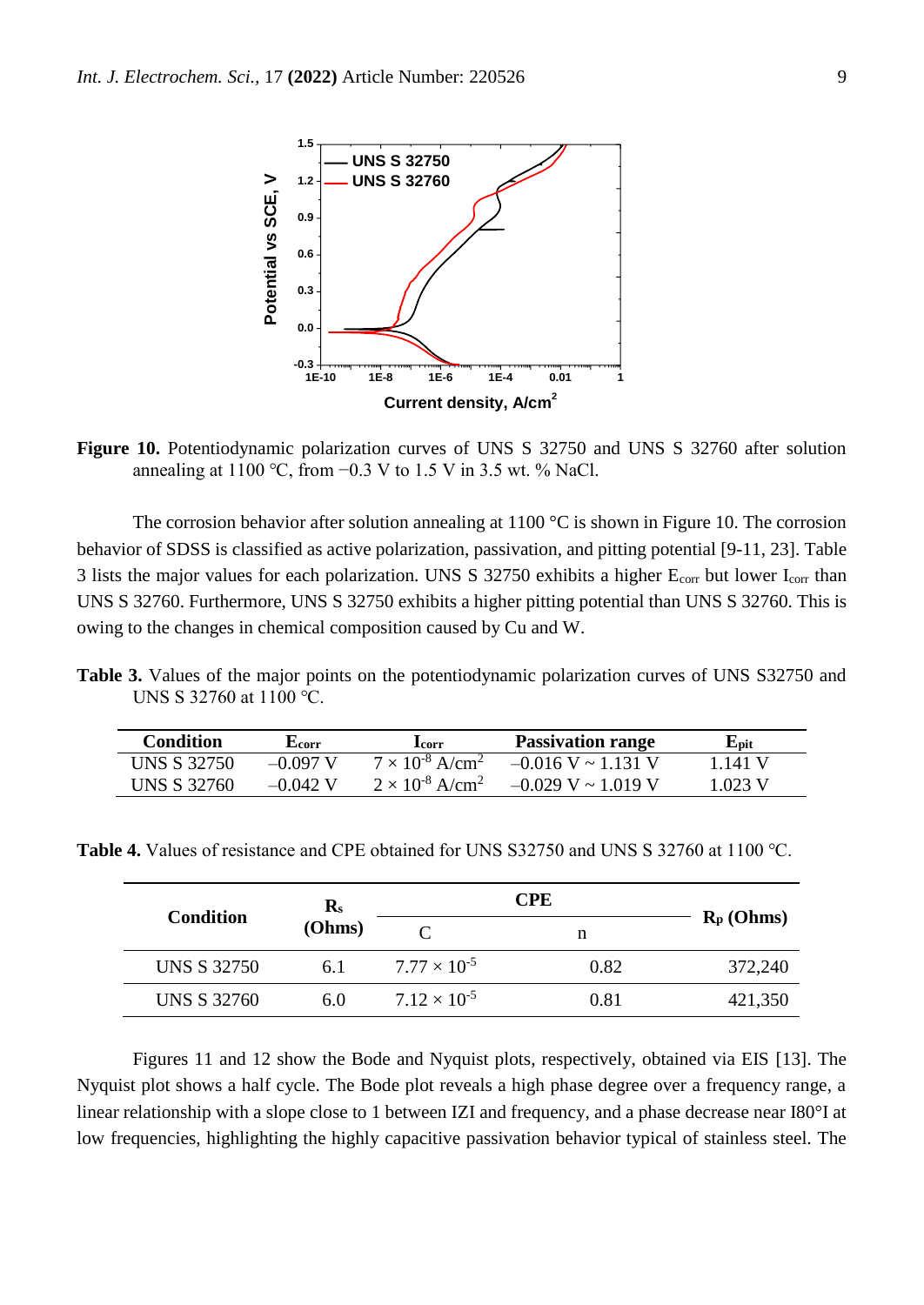passivation behavior of SDSS is attributable to the considerably low passivation rate, and the equivalent circuit in Figure 13 is fitted to the EIS data to quantify the electrochemical parameters [18].



**Figure 11.** Bode plots of UNS S32750 and UNS S 32760 SDSSs after heat treatment at 1100 ℃ in 3.5 wt. % NaCl: (a) IZI (Ω) as a function of the frequency, and (b) Z ( $\Omega$ ) phase as a function of frequency.



**Figure 12.** Nyquist plot of the UNS S32750 and UNS S 32760 SDSSs after heat treatment at 1100 ℃ in 3.5 wt. % NaCl.



**Figure 13.** Electrical equivalent circuit used to fit the Bode phase diagrams of the UNS S 32750 and UNS S 32760 SDSSs.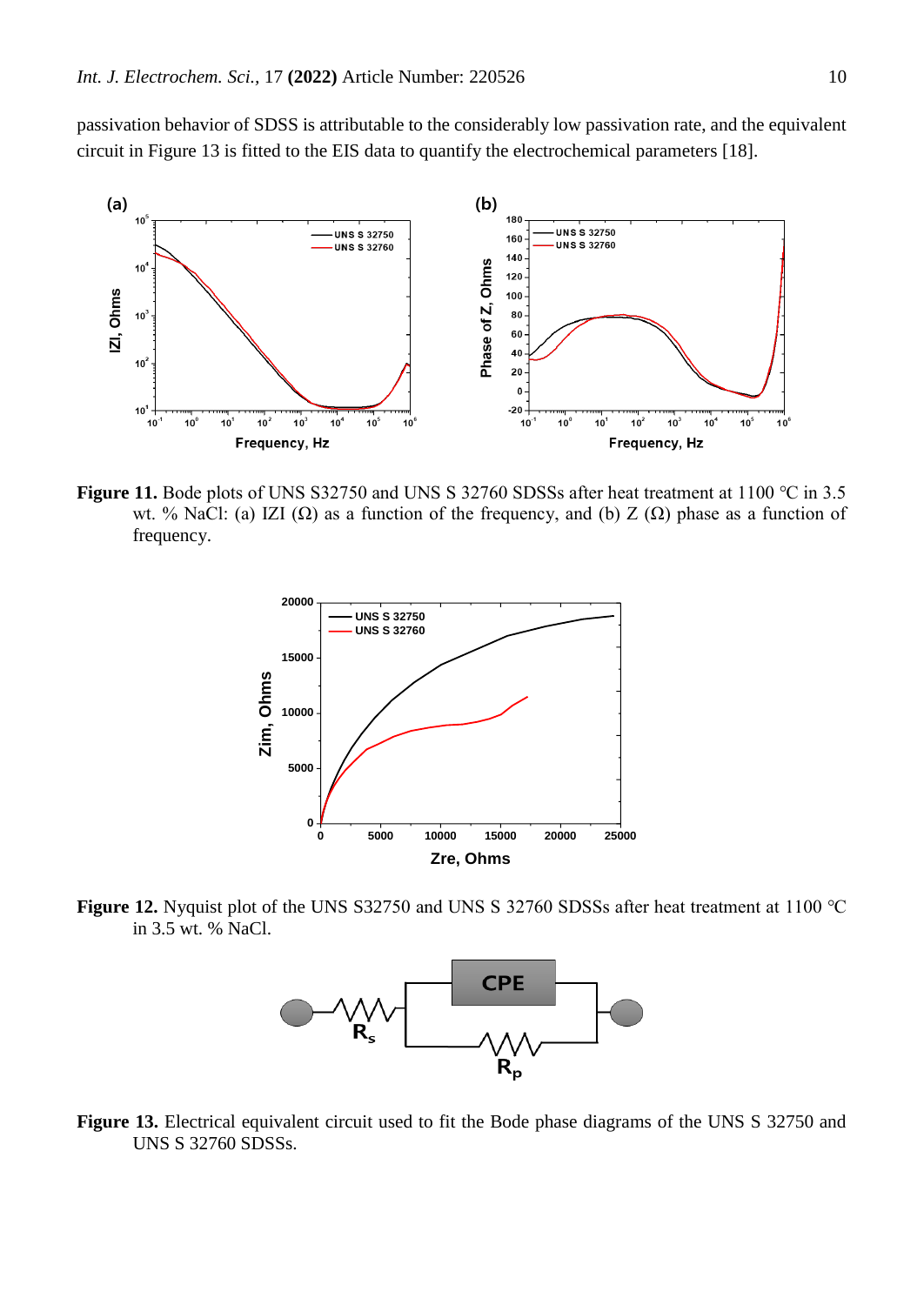In this equivalent circuit,  $R_s$  represents the solution resistance. The constant phase element (CPE) is the double-change layer capacity (C), and the polarization resistance  $(R_p)$  is the charge-transfer resistance. The electrochemical impedance parameters obtained by fitting the EIS diagrams are listed in Table 4. The value of n is 0.82, indicating that the passivation film has the same thickness. Although it has an equivalent passivation layer, the corrosion resistance of SDSS varies with the state of the alloy [12, 13].

The corrosion resistance of SDSS varies with the heat-treatment temperature, and the difference in Cu and W contents influences the corrosion resistance. As stabilizing elements of austenite and ferrite, Cu and W, respectively, showed differences in performance. This affects the annealing temperature of the solution.

Changes in Cu and W contents influenced the electrochemical properties; UNS S 32760 heated to 1100 °C exhibited a low reactivity but enhanced the uniform corrosion rate. Moreover, the addition of Cu and W changed the optimal solution annealing temperature; optimal solution annealing (1080 °C for UNS S 32760) induced an increase in the pitting corrosion resistance of the steel.

### **4. CONCLUSIONS**

In this study, the electrochemical properties of UNS S 32750 and UNS S 32760 SDSSs as a function of the heat-treatment temperature were analyzed, and the following conclusions were drawn:

1. UNS S 32760 exhibited a decreased austenite volume fraction upon the addition of Cu and W; however, it exhibited a lower solution heat-treatment temperature than UNS S 32750 because its ferrite fraction increased owing to the addition of W.

2. Although UNS S 32750 and UNS S 32760 exhibited equivalent passivation layers, they exhibited different pitting corrosion resistances. The addition of Cu improved the uniform corrosion resistance and not the pitting corrosion resistance, whereas the addition of W improved the pitting corrosion resistance.

3. SDSS exhibited high corrosion resistance; however, this resistance changed with the heattreatment temperature. The addition of W decreased the heat-treatment temperature because of the stabilization of the ferrite. Alloys with equivalent PREN also require control of the solution annealing temperature according to the alloy composition.

#### ACKNOWLEDGMENTS

This study was supported by a National Research Foundation of Korea (NRF) grant (no. 2020R1A5A8018822) funded by the Korean Government (MSIT).

#### **References**

- 1. K. Peter and D. Singamneni, *J. Mater. Res. Technol*, 17 (2022) 601,
- 2. A. Baghdadchi, V. A. Hosseini, M. A. V. Bermejo, B. Axelsson, E. Harati, M. Ho¨gstro¨m, and L.